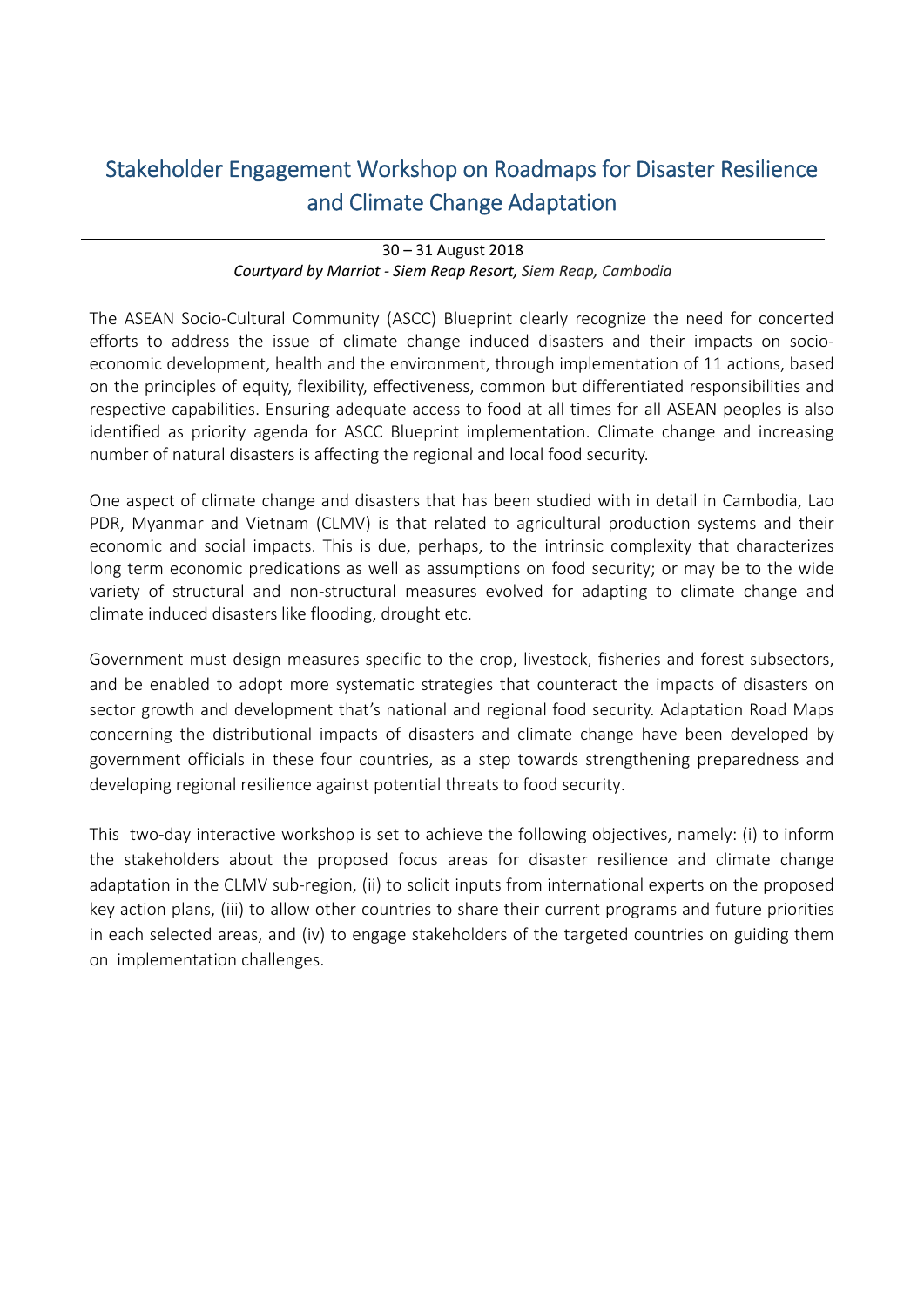



## Program Activities (as of 23 August, 2018)

### Day 1: Thursday, 30 August 2018

| $09.00 - 09.30$   | Registration                                                                                                                                                                                                                                                     |
|-------------------|------------------------------------------------------------------------------------------------------------------------------------------------------------------------------------------------------------------------------------------------------------------|
| $09.30 - 09.40$   | Opening Remarks: Jeremy Gross, ERIA                                                                                                                                                                                                                              |
| $09.40 - 10.00$   | Overview of the workshop and expected Outcomes<br>Venkatachalam Anbumozhi, ERIA                                                                                                                                                                                  |
| Session I         | Disaster Resilience and Climate Change Adaptation Road Map for Cambodia<br>Chair and Moderator: Meinhard Breiling, University of Vienna                                                                                                                          |
| $10.00 - 10.30$   | Presenter:<br>Paris Chuop, National Council for Sustainable Development<br>Е<br>Meach Yady, Agricultural Marketing Office, Ministry of Agriculture, Forestry<br>ш<br>and Fisheries, Cambodia                                                                     |
| $10.30 - 10.40$   | Peer Review 1: Budi Indra Setiawan, Ministerial Advisor, Ministry of Agriculture,<br>Indonesia                                                                                                                                                                   |
| $10.40 - 10.50$   | Peer Review 2: Chanseng Phongpachith, Agricultural Research Centre for Climate<br>Change Resilience, Ministry of Agriculture and Forestry, Lao PDR                                                                                                               |
| $10.50 - 11.00$   | Lead Discussant 1: John K. M. Kuwornu, Asian Institute of Technology                                                                                                                                                                                             |
|                   | Lead Discussant 2: Vangimalla Reddy, United States Department of Agriculture                                                                                                                                                                                     |
| $11.00 - 12.00$   | Group Discussion                                                                                                                                                                                                                                                 |
| $12.00 - 13.00$   | Lunch                                                                                                                                                                                                                                                            |
| <b>Session II</b> | Disaster Resilience and Climate Change Adaptation Roadmap of Lao PDR<br>Chair and Moderator: Vangimalla Reddy, United States Department of Agriculture                                                                                                           |
| $13.00 - 13.30$   | Presenter:<br>Sonephet Phosalath, Disaster Risk Reduction Division, Ministry of Natural<br>Е<br>Resources and Environment<br>Chanseng Phongpachith, Agricultural Research Center for Climate Change<br>Resilience, Ministry of Agriculture and Forestry, Lao PDR |
| $13.30 - 13.40$   | Peer Review 1: Meach Yady, Ministry of Agriculture, Forestry and Fisheries,<br>Cambodia                                                                                                                                                                          |
| $13.40 - 13.50$   | Peer Review 2: Nguyen Tuan Anh, Ministry of Agriculture and Rural Development,<br>Vietnam                                                                                                                                                                        |
| $13.50 - 14.00$   | Lead Discussant1: Nippon Poapongsakorn, Thailand Development Research<br>Institute                                                                                                                                                                               |
|                   | Lead Discussant 2: Suresh Babu, International Food Policy Research Institute                                                                                                                                                                                     |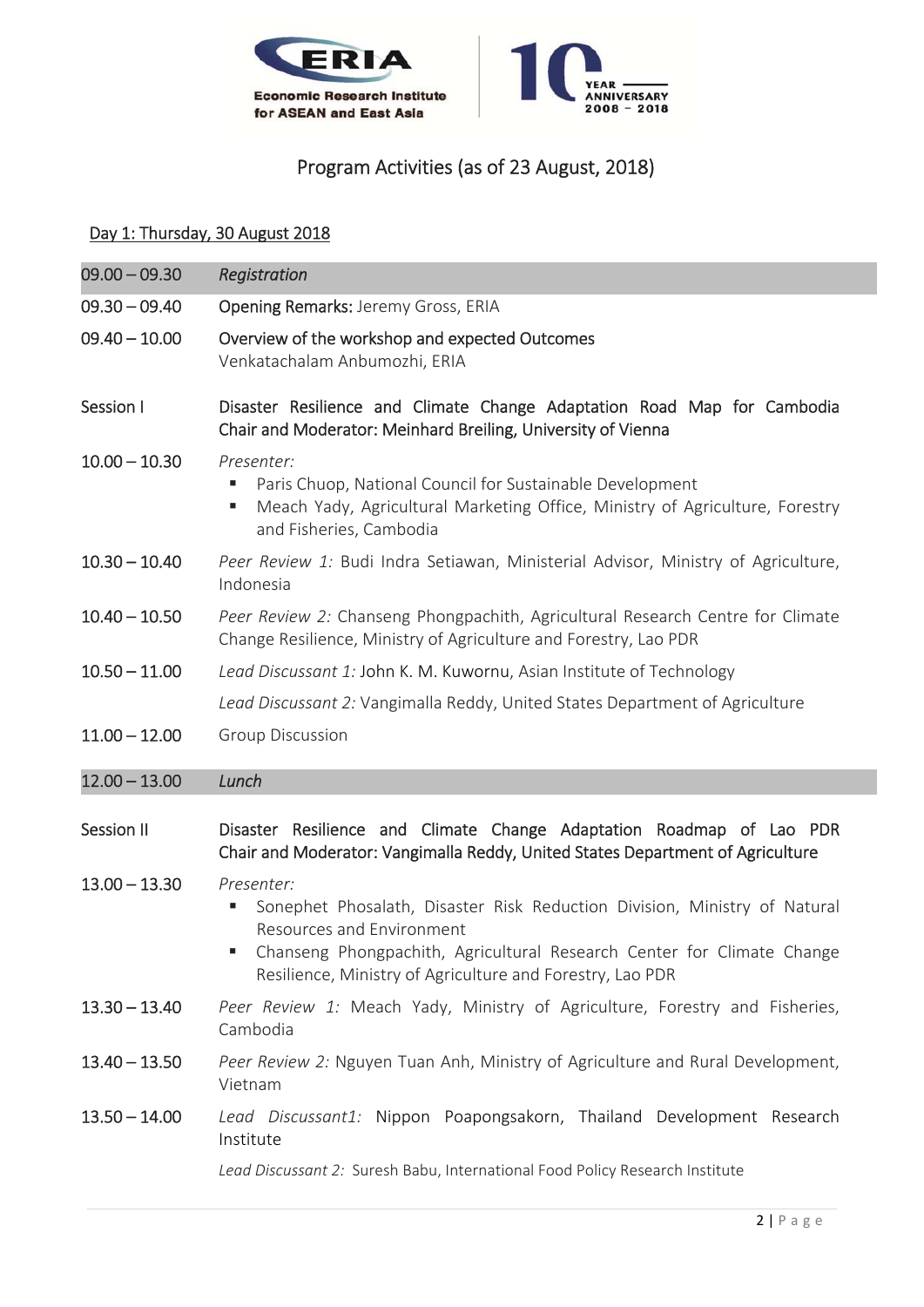



14.00 – 15.00 Group Discussion

15.00 – 15.30 *Coffee break* 

- Session III Disaster Resilience and Climate Change Adaptation Roadmap of Myanmar Chair and Moderator: Suresh Babu, International Food Policy Research Institute
- 15.30 16.00 *Presenter:* 
	- Nay San Lin, Ministry of Natural Resources and Environment Conservation
- 16.00 16.10 *Peer Review 1:* Lai Van Manh, Department of Natural Resources and Environment, Ministry of Natural Resources and Environment, Viet Nam
- 16.10 16.20 *Peer Review 2:* Paramaspary Arjunan, Ministry of Environment, Malaysia
- 16.20 16.40 *Lead Discussant 1:* Srivatsan Vijayaraghavan, National University of Singapore *Lead Discussant 2:* Meinhard Breiling, University of Technology, Vienna
- 16.40 17.30 Group Discussion

#### Day 2: Friday, 31 August 2018

Session IV Disaster Resilience and Climate Change Adaptation Roadmap of Viet Nam Chair and Moderator: Budi Indra Setiawan, Ministerial Advisor, Ministry of Agriculture, Indonesia

#### 09.00 – 09.30 *Presenter:*

- Nguyen Tuan Anh, Ministry of Agriculture and Rural Development
- Lai Van Manh, Deputy Director of Department of Natural resources and Environment, Ministry of Natural Resources and Environment
- 09.30 09.40 *Peer Review 1*: Paris Chuop, National Council for Sustainable Development, Cambodia
- 09.40 09.50 *Peer Review 2:* Mohanchezhian Arulmozhi, Department of Environment, India
- 09.50 10.00 *Lead Discussant 1:* Hyeon Tae Kim, GNU

*Lead Discussant 2:* Margareth Sembiring, Nanyang Technological University (NTU)

10.00 – 11.00 Group Discussion

#### 11.00‐11.15 *Coffee Break*

- Session V: Dialogue with Knowledge Partners on the Implementation of Road Maps Chair and Moderator: Yamaji Eiji, University of Tokyo
- 11:15 12:30 Nippon Poapongsakorn, Thailand Development Research Institute Suresh Babu, International Food Policy Research Institute Hyeon Tae Kim, Smart Farm Agriculture Centre, GNU Jose Ma Luis Pangalangan Montesclaros, Nanyang Technological University (NTU) Jeremy Gross, Economic Research Institute for ASEAN and East Asia (ERIA)